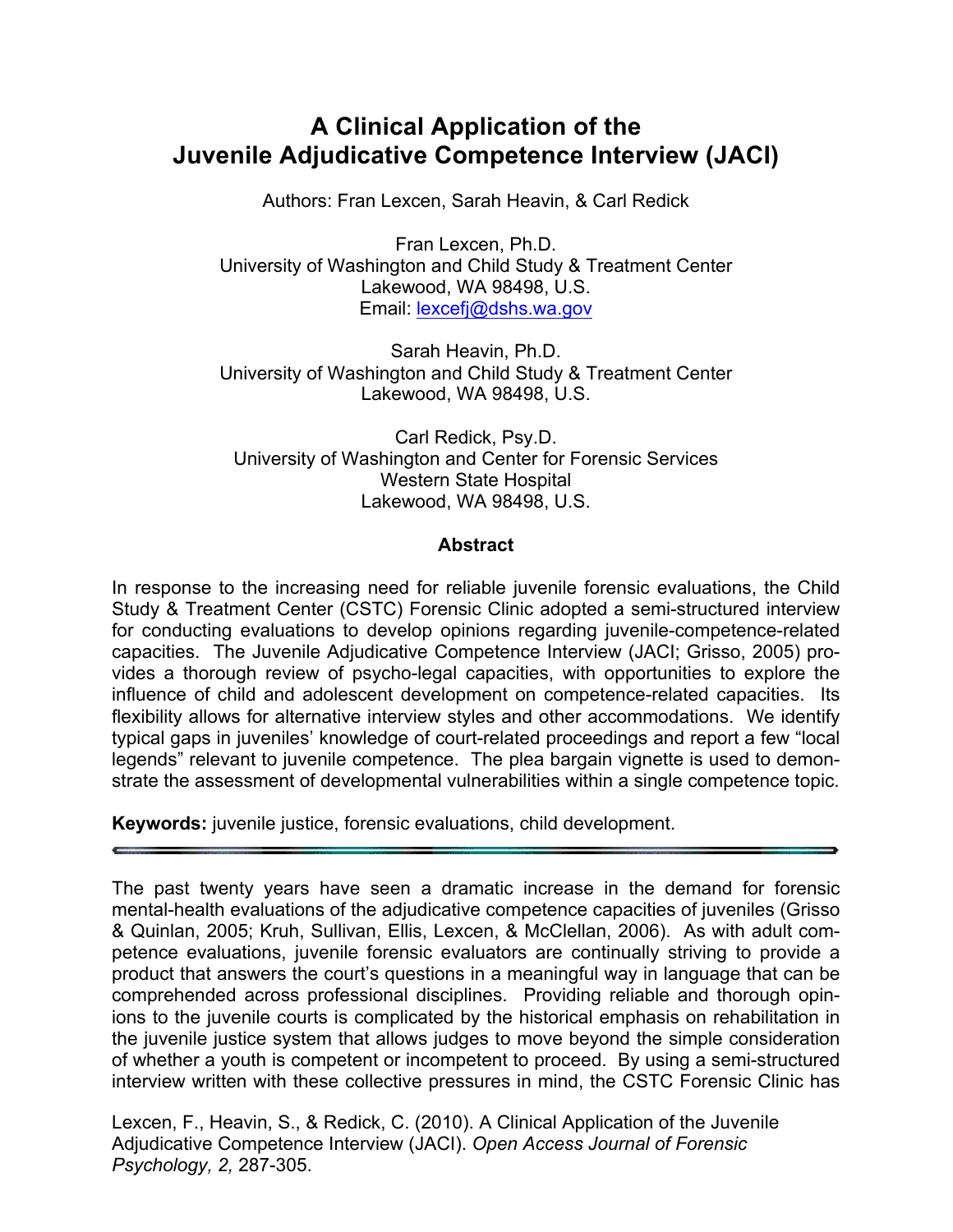refined the assessment process to maintain professional integrity while performing nearly 200 evaluations annually within a state-funded agency.

While CSTC is the state psychiatric inpatient facility for children and adolescents, the Forensic Clinic provides primarily outpatient forensic evaluation services to all counties in the state of Washington. The contents of Forensic Clinic reports conform to requirements of a statute that was written for adult/criminal court evaluations (Regional Code of Washington 10.77). RCW 10.77 is Washington's adaptation of the *Dusky* standard (*Dusky v. U.S., 1960*), and defines "incompetency" as lacking "the capacity to understand the nature of the proceedings against him or to assist in his own defense as a result of mental disease or defect." Therefore, the Forensic Clinic's competence opinions are described in terms of the capacity to understand the proceedings and the capacity to assist in a defense.

The competence standard of RCW 10.77 was extended to Washington's juvenile courts by case law (*State v. E. C., 1996*), which allows judges to consider the "best interests" of the child if they conflict with some aspects of the statute. This downward extension leaves the nature of competence undefined in juvenile court. Although research has demonstrated that young age is associated with increased likelihood of deficits on functional-assessment instruments standardized on adult populations (see, e.g., Grisso, et al., 2003), the influence of developmental variations on juvenile competence is not well understood. The extent of abilities necessary to proceed in juvenile court is unclear, compared to the model of competence for criminal court (Bonnie & Grisso, 2000).

Changes in cognition and psychosocial adjustment are seen throughout adolescence and into early adulthood (Steinberg, Cauffman, Woolard, Graham, & Banich, 2009a). However, the study of adolescent decision making within situational contexts is still in its infancy (Fischer, Stein & Heikkinen, 2009; Steinberg, Cauffman, Woolard, Graham & Banich, 2009b). The current boundaries of knowledge about the dynamic nature of development within the unsettled description of juvenile-court competence create an ambitious undertaking for evaluators working in the juvenile system.

In recent years, the CSTC Forensic Clinic has conducted between 180 and 200 evaluations annually for competence to stand trial. The clinic adopted the Juvenile Adjudicative Competence Interview (JACI; Grisso, 2005) as its forensic assessment method in 2005. The JACI is a semi-structured interview that was developed in the larger context of a study intended to assist clinicians in applying the concept of adjudicative competence to cases proceeding through the juvenile court system. It addresses common concepts found in functional-assessment instruments for adult defendants with adaptations appropriate for the juvenile-court setting. As a semi-structured interview, it does not produce scores or results that can be analyzed through traditional methods of test construction. Instead, the interviewer evaluates the quality of a youth's responses for indications of capacities relevant to the legal setting.

The competence-related developmental characteristics of youths are a particular focus of the JACI. Children and adolescents are vulnerable to the same threats to compe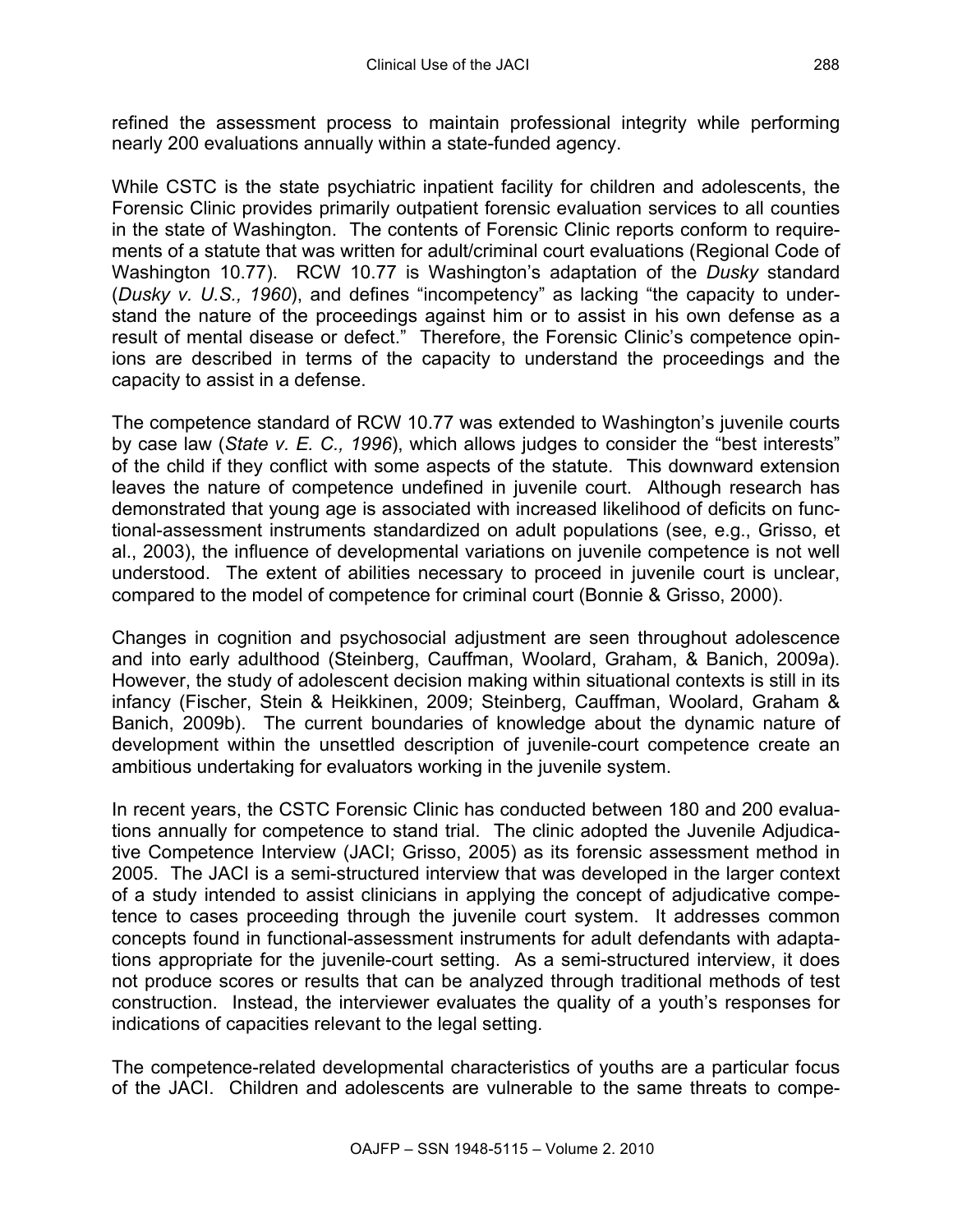tence capacities as adults, such as intellectual disability or psychotic symptoms. In addition, they may demonstrate poor functioning as a result of continuing child and adolescent development, although immature development is not a clinical condition that constitutes a disease or defect. Deficits due to immaturity may resolve in time, but are not necessarily addressed by traditional methods of competence remediation for youths whose deficits arise from mental illness or intellectual disability. Identifying problems associated with development—alone or interacting with other deficits—requires consideration of what can and cannot be changed within statutory limits for attempted competence restoration.

JACI items provide multiple opportunities to assess maturing psychosocial characteristics such as autonomy, risk perception, time perspective, cognitive/ behavioral control, and abstract reasoning on competence-related capacities. Extensive experience administering the JACI has brought to light global areas of concern to address in the interview, such as the youth's grasp of the adversarial nature of the justice system, qualitative differences in verbal responses to open-ended versus concrete questions, and distortions to rational thought processes that can be caused by psychopathology or immaturity. An especially critical ability is the youth's aptitude to quickly learn and generalize information, a skill that is continually tested in consultation with the defense lawyer. In this article, we describe how the JACI has been integrated into our practice and suggest adaptations to enhance the descriptive information that can be garnered from the JACI to help juvenile evaluators explain to the court the foundations of their opinions.

#### **Implementation**

The JACI was designed with a flexible structure and can be altered to accommodate differences in regional practice. For example, many states protect evaluators from being forced to testify about knowledge of the charged offense that is gathered incidentally during competence evaluations. Washington statutes do not provide for these circumstances, and state prosecutors have attempted in the past to access such information. Therefore, JACI items related to charges were changed to concrete inquiries (such as, "What is the definition of 'assault'?") and to impersonal wording (such as, "When someone has this charge, what is he or she accused of doing?" or "When someone has this charge, what are the police saying he or she did?"). In order to evaluate an individual's ability to coherently tell a story with a beginning, middle, and end, we have youths tell us a story of their own choosing during the clinical portion of the interview. The youths' ability to understand and appreciate their charges is tied to the ability to tell a coherent story in order to form an opinion about ability to assist with the defense.

The Clinic's reports integrate the concepts of "understanding" and "appreciation" described in the JACI manual to organize the qualitative findings used to develop expert opinions. Generally speaking, "understanding" describes the youth's faculty to grasp the concrete facts of a topic, while "appreciation" describes the youth's comprehension of the implications of the concrete facts when applied to his circumstances (Grisso, 2005). For example, a section of the JACI poses hypothetical decision-making tasks for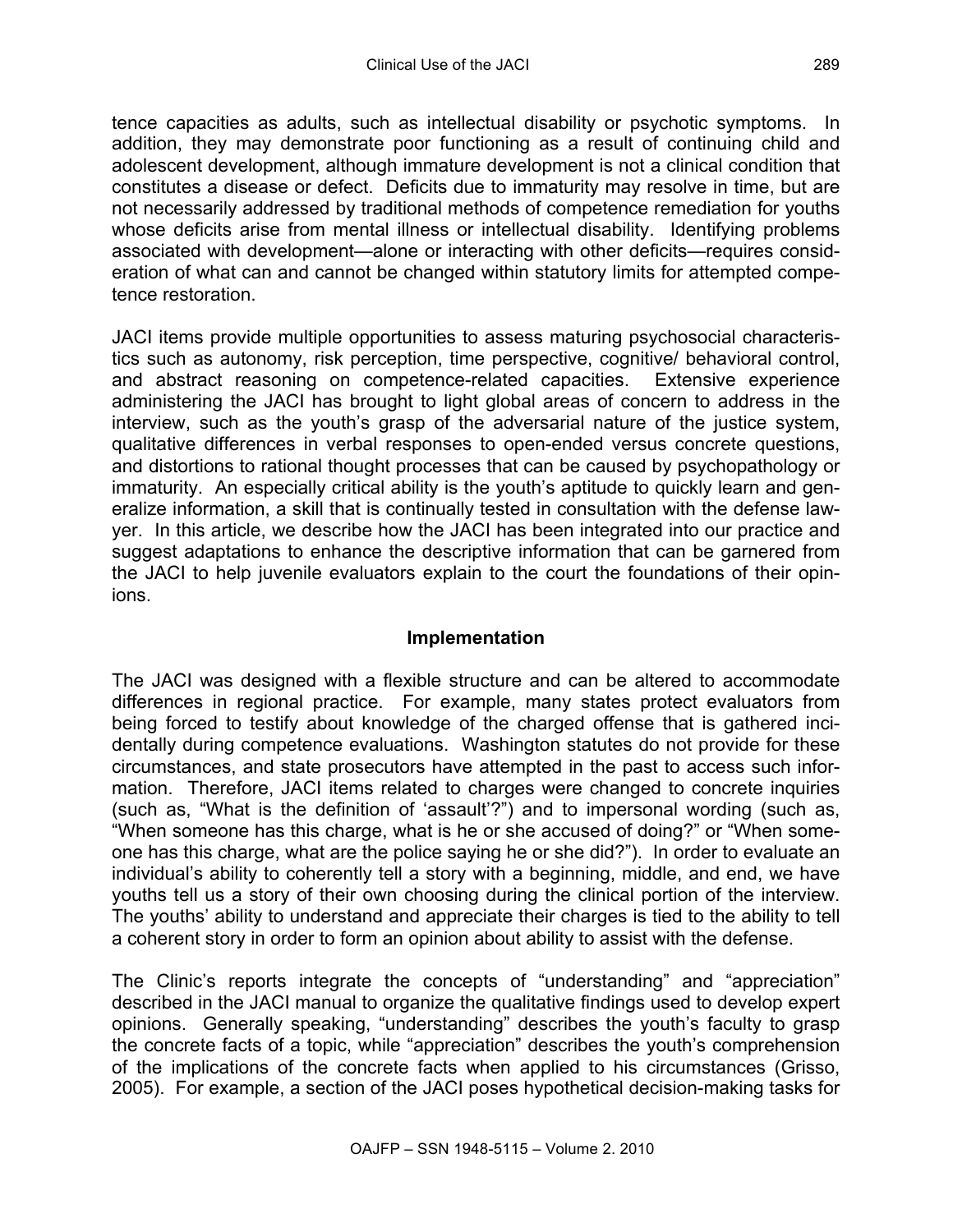youths. This allows an interviewer to assess the cognitive, emotional, and moral thinking aptitudes that may be influencing the youth's reasoning processes. Using the terms from the manual helps readers to recognize the association between the potentially obscure (to that layman) clinical information and the skills that promote competence. Over time, the repeated use of the terms has established a common vernacular to facilitate communication with the lawyers and judges who are the consumers of our reports.

# **Alternative Interview Styles**

The JACI may be adapted with each use, based on a given youth's strengths and weaknesses. Conducting a mental-status examination and brief clinical interview before the JACI provides clues to the youth's psychological functioning and response set. Then, a conversational interview style can be adopted when the evaluator has a clear sense of what can be expected in the forensic interview. A more structured style is helpful when there are suspected deficits or uncertainties regarding whether symptoms of a known diagnosis (e.g., impulsivity associated with Attention-Deficit/Hyperactivity Disorder) could affect competence-related capacities.

*Conversational Competence Interviewing***.**The conversational style of interviewing begins with an open-ended question asking what the youth already knows about going to court. This is the first probe of the JACI, and it is especially useful for estimating the extent of the youth's current knowledge of court-related information, his facility with legal vocabulary, and any limitations that might need addressing. As the youth responds, the evaluator can flip through the JACI, filling in the relevant associated items as they come up. Then, a quick review of any material not covered can be completed. Instruction can be given for areas of weakness, and learning capacity documented accordingly.

This approach is efficient with youths at either extreme of functional capacities. Sophisticated, intact, and cooperative adolescents can complete the interview in as little as 30 minutes. Very disabled or impaired youths also require less time because the primary focus is to demonstrate their obvious inability to communicate effectively, their lack of cognitive capacity to benefit from learning, or their distorted thought processes that impinge on reasoning.

*Structured Approach***.**Youths often present with an apparent problem that likely motivated the referral. Using an investigative approach with the JACI establishes whether such concerns interfere with the youth's abilities to participate in the legal setting. The open-ended introduction of the JACI can be used to determine how well an individual generates, organizes, and produces coherent and relevant responses to ambiguous stimuli.

The quality of response to this indeterminate probe is used to form hypotheses and is contrasted with later verbalizations. If the youth's first description of courtroom proceedings is inadequate, he might simply be lacking information, but then demonstrate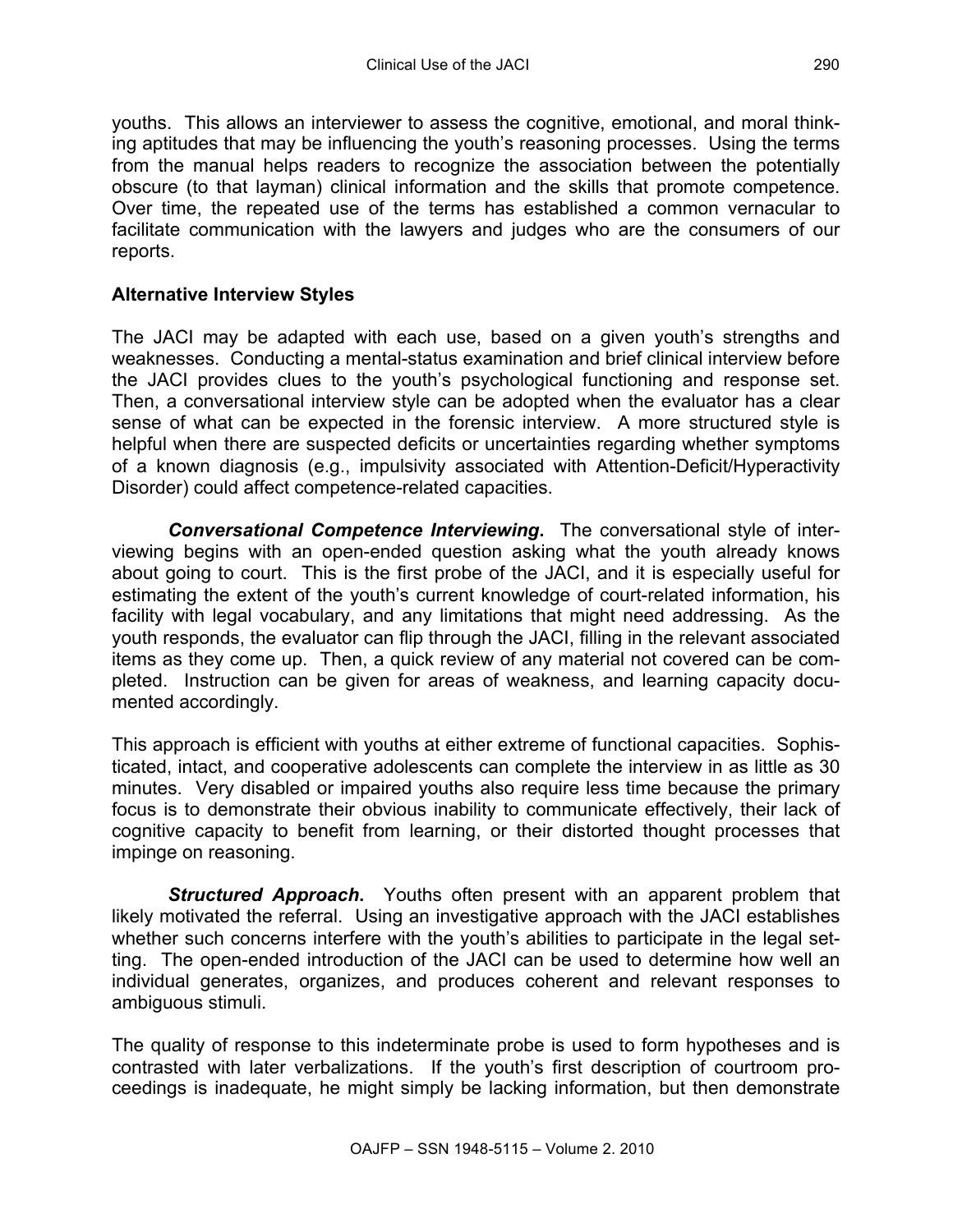an aptitude to learn and reason when provided with new data. A youth who is resistant to participate might give a brief open-ended response, but later provide solid, elaborated responses to more specific items. Questions posed in concrete terms may reveal greater knowledge in youths who respond poorly to the first prompt because of language disorders or cognitive limitations. The first item—as with any JACI item—can also be used to obtain speech samples to include in the report as examples of impulsive or pressured speech, or speech associated with underlying thought disturbances.

The progression of JACI develops a baseline of a youth's knowledge about his own case and simple aspects of going to trial. Questions have alternate wording options that can be selected to accommodate cognitive and developmental differences. Brief instruction can be offered in a conversational manner with any item, and asking the youth to explain the material in his own words provides examples of immediate recall. Returning to the item later documents the quality of recall abilities. The ideal indicators of learning are when a youth relevantly incorporates what he or she has just been taught when responding to another question.

Lengthier instruction should be conducted whenever appropriate in the interview. Even youths with adequate intellectual abilities may be naïve to courtroom procedures and personnel, thus requiring some training. A graphic aid, such as a sketch on blank paper, may be helpful when teaching these concepts. Basic topics to cover include the roles of prosecutor, defense attorney, judge, pleas, plea bargain, and trial process. This can be done interactively, asking the youth to "fill in the blanks" or answer simple questions. Occasionally, a youth will interrupt to ask questions, or eagerly explain what he already knows about going to court.

Training provides additional opportunities for memory checks, learning abilities, and consolidation of information. Assessing and documenting these abilities is the primary function of incorporating instruction into a competence evaluation. The goal in an evaluation of functional capacities is not to inventory all of a person's knowledge, but to determine the individual's faculty to comprehend, learn, recall, and—especially—apply new information rationally, as is necessary during defense consultation. While a youth may have gaps in concrete knowledge about certain aspects of proceedings, these can be addressed by defense counsel once it is evident the youth is able to learn from direct instruction.

An open-ended query immediately after training is another chance to collect speech samples of recently learned material. The youth may require prompts to demonstrate the level of detail he recalls, or may show an inability to organize the information coherently. Indications of weaknesses in knowledge or learning can be recognized by noticing whether the youth relies on the visual aid (if it is still available), how often the aid is needed, or which topics cause the youth to reference the aid.

Following training, a number of strategies can be used to move the interview forward. Returning to specific JACI items is acceptable when the evaluator thinks there is sufficient information to support any developing opinions about the youth's knowledge base,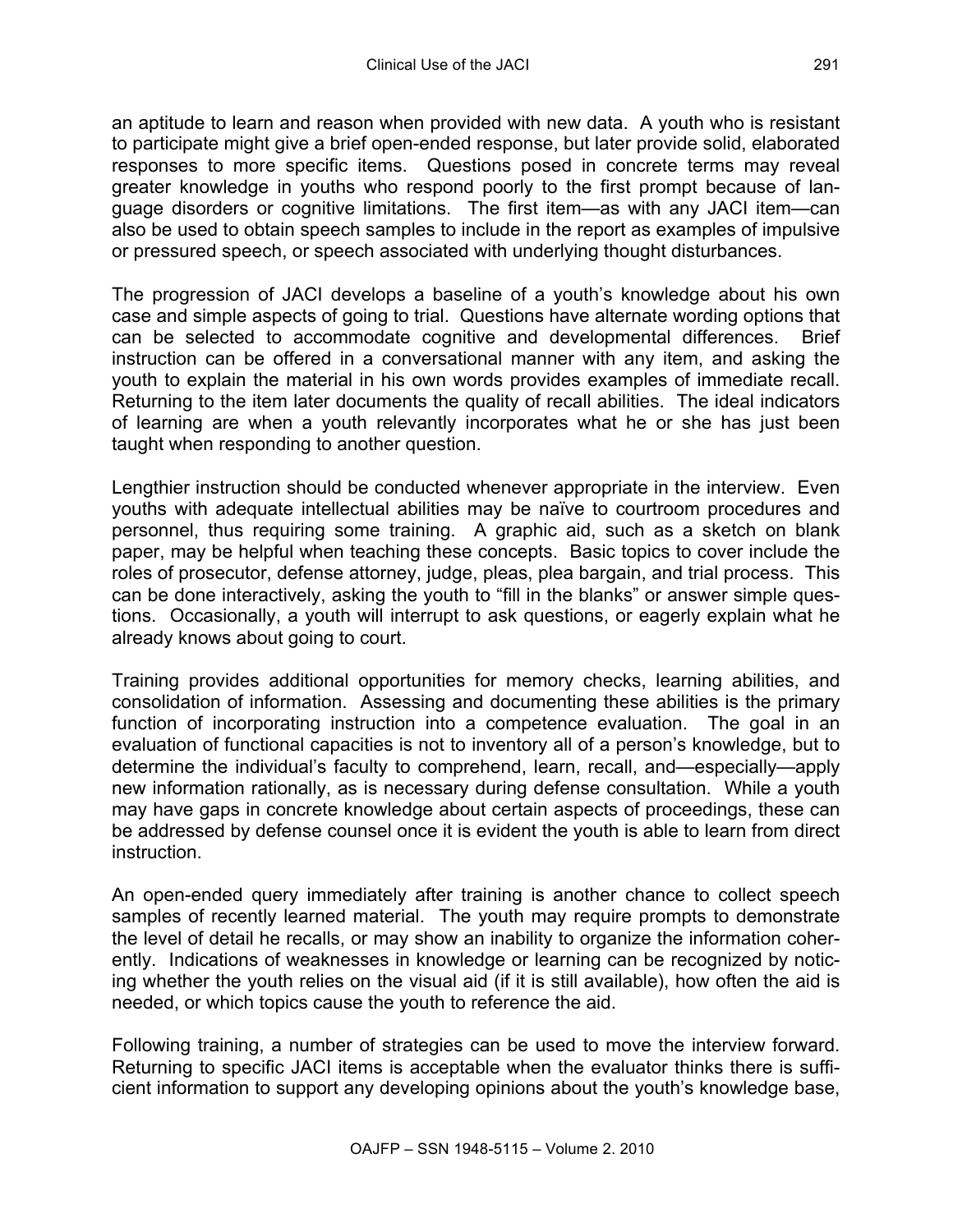learning abilities, and reasoning skills. When there are lingering questions, the interview can be adapted yet again. For example, a youth who has provided a response after instruction can be given a brief refreshment break, with or without instructions to "think about what we've just discussed." The break can be followed by another openended probe. Some youths will show significant deterioration after only a few minutes, while others will have consolidated their understanding by reflecting on the material. Either outcome provides clinically useful data for the report, and the remainder of JACI items can be completed with continuing interactive instruction as needed.

The JACI includes a closing page where questions that resulted in training (or any other type of problem) should be revisited if the youth has not already incorporated the new information in response to other items. This is ideal for cases where only a few items were problematic, or when a brief example of the learned recall is desired. When an interview has included several periods of brief instruction, lengthier teaching, and multiple open-ended questions, another strategy is to re-visit most or all items and record final responses using a pen with ink of a different color.

The options described for the structured-interview style generate observations about the youth that go beyond simple understanding, appreciation, and reasoning. Multiple inquiries can be used to demonstrate cumulative learning, or the inability to learn despite repeated instruction. Instances where a youth generalizes a concept from one item to another show flexible thinking and application of newly learned information. Switching strategies between open-ended and specific questions may uncover a preferred mode of communication. In addition, the youth's tolerance for a stressful, redundant, and potentially tedious interaction should be documented.

The description of a youth's functioning derived from these methods is relevant to determining capacities beyond concrete knowledge. In fact, the flexibility of the JACI is a strength because it can be used to elicit and document both obvious and subtle characteristics that might not be noticed with a rigidly structured instrument. Since the JACI is not scored, and the administration is not standardized, modifications are not vulnerable to being challenged on the witness stand as improper use of a forensic instrument. The adaptations in a given interview need only be documented, reported, and justified as a means of collecting qualitative information to show the court how opinions were established. Evaluators who are asked for additional competence opinions (e.g., the likelihood of successful remediation) will find that this approach provides explicit examples to demonstrate to the court whether or not a particular youth benefits from instruction.

## **Knowledge Gaps**

The JACI allows for the additional inquiry and teaching as needed. Experience with a variety of juvenile respondents has uncovered a few idiosyncratic areas of concern compared to adult abilities—that could have implications for competence.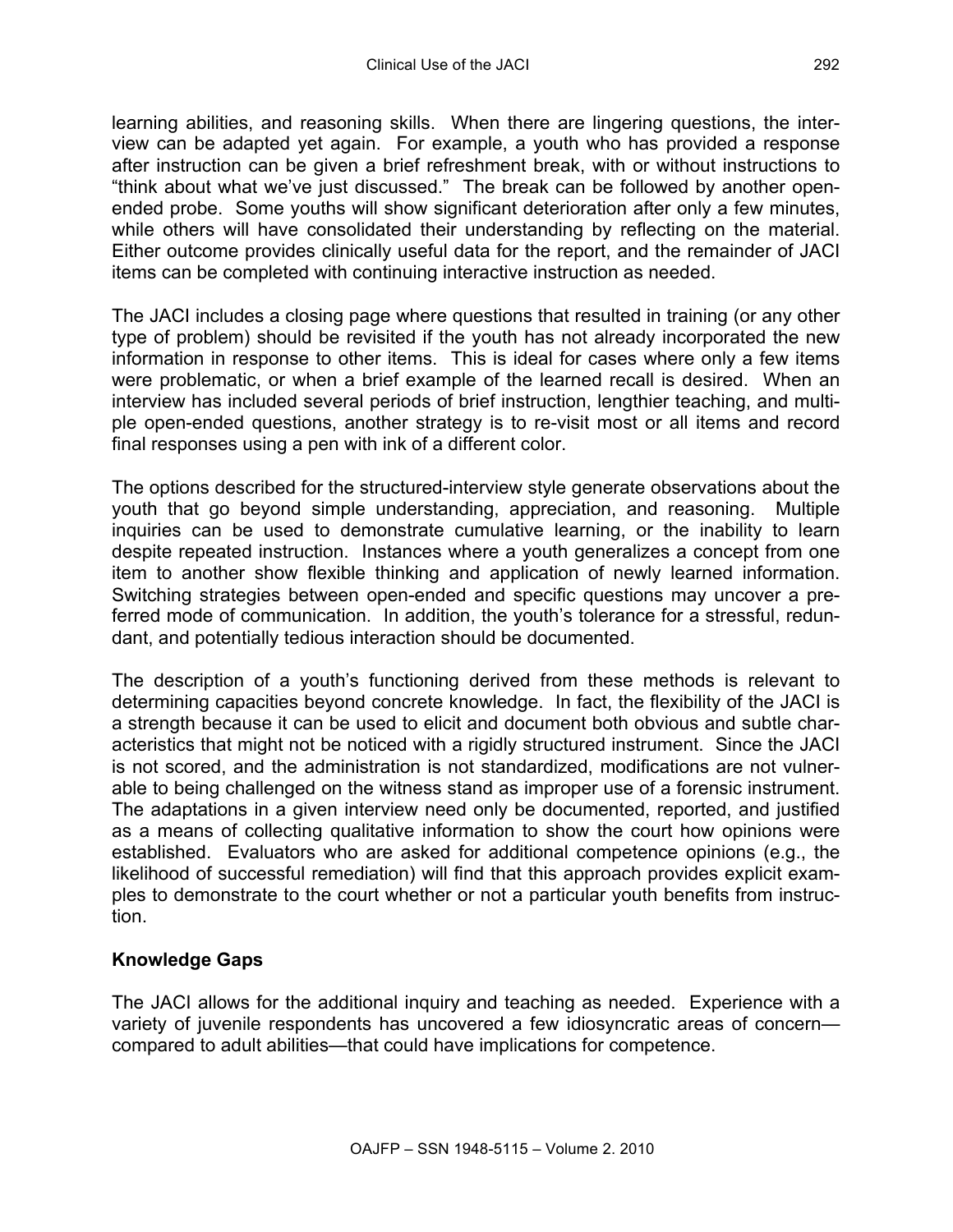*Hearing versus Trial.* Many youths have attended multiple hearings before their competence interview and need additional information to grasp that a trial is a specific type of hearing. Often, youths have entered a not guilty plea during a hearing and then have been immediately released or returned to detention. This can create confusion regarding pleas, trials, and punishments if the young person believes that pleading "not guilty" means an end to the case, for example, "innocent" or "going free." Occasionally, a youth does not realize that he has not been adjudicated and that he is facing trial at some point in the future. Youths who have been held in pre-trial detention sometimes think they have already served a sentence for their offense if they do not recognize they have not yet been adjudicated. They may believe that they are simply being detained until they agree to plead guilty, or that they have been to trial many times and are being mistreated or punished repeatedly. Explaining that a trial is a type of hearing with specific procedures and outcomes can clarify these misconceptions. Some youths benefit quickly from being shown a picture of a small circle within a larger circle such as they may have seen at school. The third item of the JACI (regarding trial process) is an opportunity for the examiner to make this distinction in a way that eliminates confusion on subsequent items or documents persistent difficulties in this area.

**Defense Lawyer's Role.** In assessing a youth's appreciation of the role of defense counsel, the JACI checks for knowledge about whether a defense lawyer could or would hurt a youth's case. Responses to this include misinformation about confidentiality, examples of lawyers mistakenly or inadvertently saying negative things, expectations that defense will align with the prosecutor against a youth who confesses, or beliefs that defense lawyers must tell everything they know ("be honest") in court. After clearing up any misunderstandings, a good follow-up question is, "Would your lawyer do that?" This helps to sort out problems of distrust or clinical problems such as thought disturbances.

*Evidence***.**The role that evidence plays in determining a person's guilt is often obscure to youths, who may not appreciate the adversarial nature of the justice system. Teens and children have varying concepts of what constitutes evidence, or may have general notions of the meaning without an accurate definition. There are several opportunities to cover this. It can be addressed in the second JACI item (trial process) by discussing the types of proof that the prosecutor and defense will present to help the judge determine if they are guilty. In discussing the pleas of guilty and not guilty (the third item), the relevance of evidence can be introduced when asking if any person who has actually committed an offense can plead not guilty.

Eyewitness testimony as a form of evidence can be a difficult concept for youths, but many will need to consider its bearing on their own case. Often, they do not realize that testimony, whether their own or others', must be an honest representation, and that it is taken more seriously than merely "tattling" in the schoolyard. Most youths have not considered whether they will testify, and do not appreciate that the prosecutor might ask pointed questions that they could be obliged to answer. Covering this concept lays the groundwork for subsequent items regarding decision making about taking the stand in self-defense.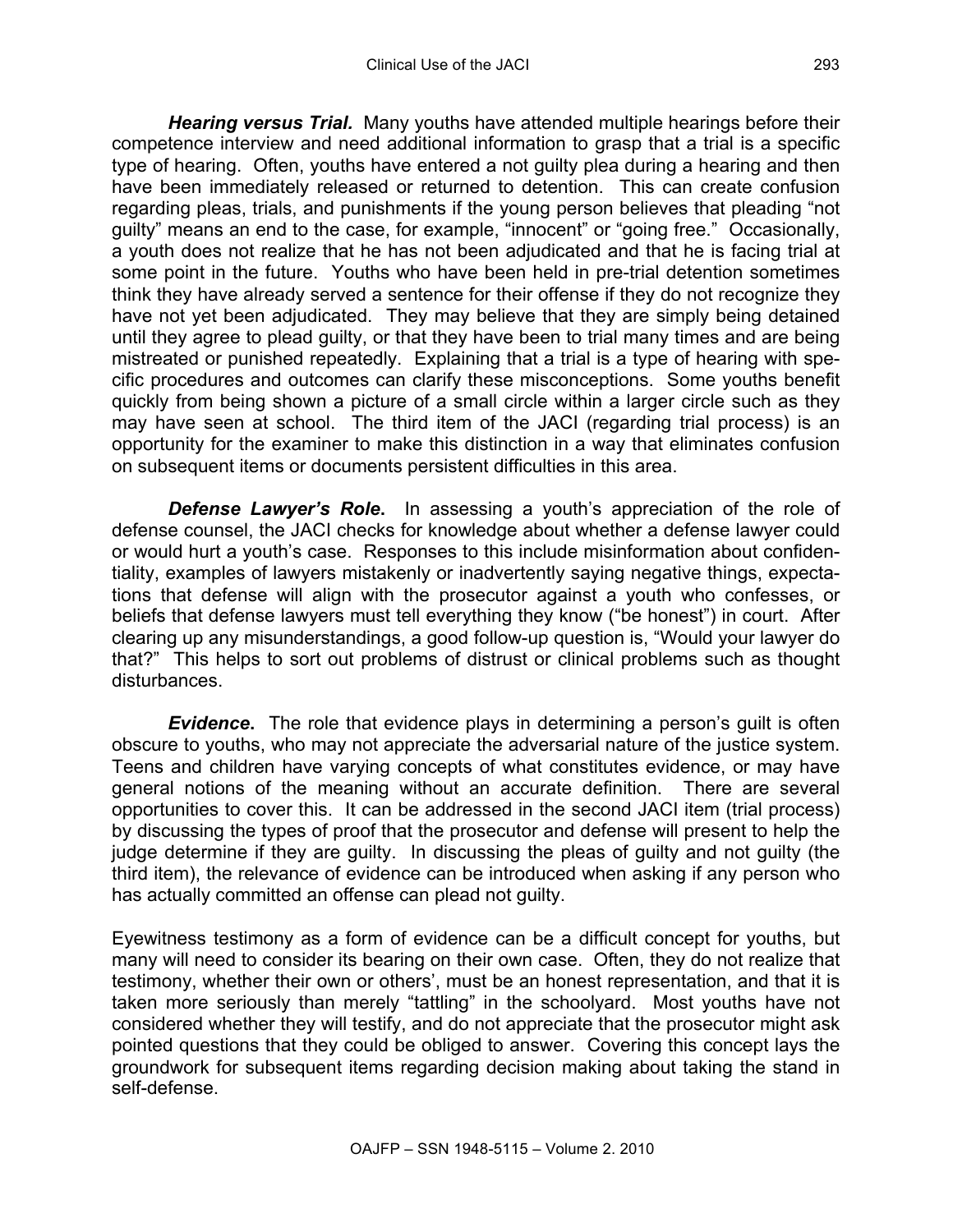Later in the JACI, youths are asked to consider how they would plead to an offense they had hypothetically committed. This is another chance to review whether they are able to apply knowledge about evidence. Whatever they respond, a follow-up can be posed in the alternative, such as, "But what if they had [a lot of/no] evidence against you? Then how would you plead?" Altering a response in consideration of evidence can be an indication of the ability to adopt a strategy based on case demands. Additional potential responses are addressed below in a discussion of developmental characteristics.

## **Developmental Characteristics.**

Probing for social and emotional functioning that may reflect the vulnerabilities of adolescence and childhood is a necessary aspect of juvenile forensic evaluations. The characteristics suggested in the JACI manual are: time perspective, risk perception, and peer pressure. Here, we discuss peer pressure and additional topics of autonomy, moral development and the "myths" –or misinformation—that children share with one another. Time perspective ("future orientation") and risk perception are addressed later in an overview of the plea bargain.

## **Acquiescence**

Acquiescence is a response set of agreeing with another by engaging in socially desirable behaviors in the hopes of gaining favorable treatment. Very young, anxious, depressed, or developmentally delayed youth are particularly vulnerable to adopting this strategy in juvenile court. An obvious clue is when a youth repeatedly changes his answer in response to follow-up questions (as if a request for elaboration meant "guess again"), or when a youth immediately changes his answer without waiting for feedback. It may also indicate that the youth believes all adults are working for his benefit, even if he does not understand them. This could result in a lack of self-advocacy should the youth fail to appreciate the adversarial aspect of the system. Some of these youths respond well to coaching that helps them to identify the times in court when they have felt intimidated or confused. Planning alternate communication methods, such as writing notes to their lawyer or developing a way to signal their lawyer for help, is rehearsal for active participation in their defense. In cases of such youths, the judge can be alerted (through the evaluation report) not to rely on information obtained by questions that can be answered by a well-rehearsed and cooperative "Yes, Ma'am" or "No, Sir."

#### **Adult Influences**

As dependents in our society, children and adolescents rely on adults for guidance, especially in unfamiliar situations. The types of adult influences observed in this clinic loosely fall into those that favor incompetence, those that favor competence, and those that further goals unrelated to the forensic evaluation.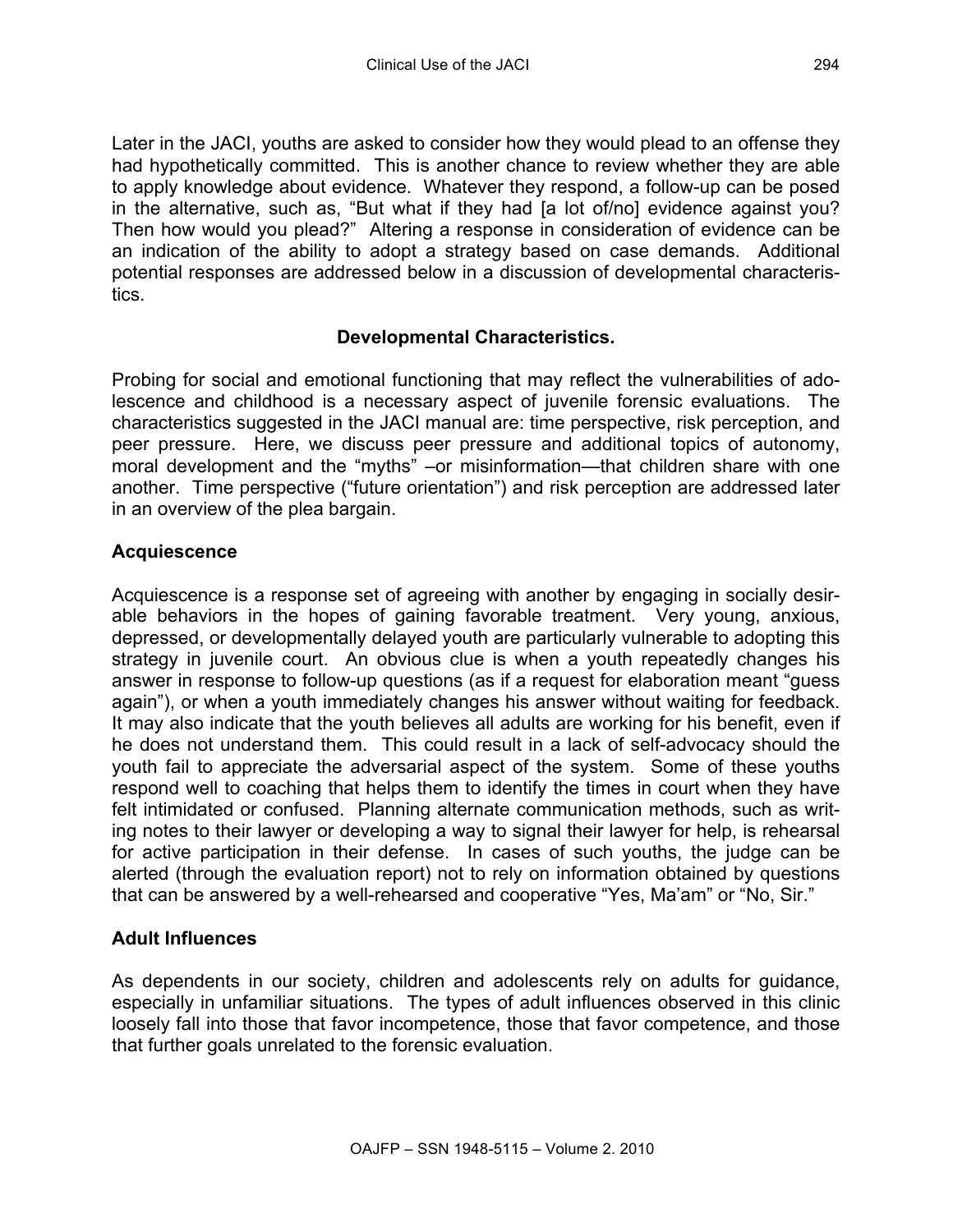When parents believe that a finding of incompetence is a means of resolving the youth's case, they may suggest that the youth underperform or exaggerate limitations. A youth may adopt a response set of "I don't know," or exhibit indifference to specific questions while demonstrating through other questions that he does, in fact, know the answer being sought. Very immature juveniles will answer directly if asked whether their parents have told them to appear unable to answer questions. An easy intervention by the examiner is to explain the process of competence remediation, preferably during notification at the beginning of the interview. Recognizing that remediation is a further delay and not a resolution to the proceedings often improves motivation and performance.

By contrast, there are families that view the juvenile justice system as their child's best opportunity to receive treatment for serious mental health, behavioral, or developmental problems and try to enhance performance through extensive rehearsal. This is sometimes effective, as when a youth with mild intellectual disabilities lives in an environment where the legal system is discussed frequently and openly by family and friends alike. Such youths may be well prepared to refuse to speak to police, but, by extension, may be at risk of refusing to cooperate fully with their lawyer around certain topics such as peer involvement. These youths need careful assessment to determine their true facility and accuracy in applying their knowledge to circumstances that may be unfamiliar to them.

Some families construe a finding of incompetence as a form of discrimination against their disabled offspring, even if impairments—especially problems with reasoning and decision making—are obvious after coaching. In a related circumstance, therapeutic foster care facilities that attempt to manage behavior through arrest often familiarize their residents with concrete information prior to the evaluation hoping that behaviorally disturbed or developmentally disabled youths will be able to proceed to trial. In cases where adults are promoting competence-related abilities, impairments usually surface during tasks that require inferential reasoning, such as describing how the quality or quantity of proof might determine a plea, or recognizing the risks inherent to rejecting a plea bargain.

Parents occasionally insist on being present during all conversations with their offspring, even if the youth's defense counsel attends the interview. In a very few instances in this clinic, family members of youths accused of unusually sophisticated offenses (e.g., producing and passing counterfeit \$20 bills) have persistently—and even disruptively asserted that they have parental rights to full knowledge of the youth's disclosures during competence and mental-state interviews. Cases like this may require intervention by the defense counsel to allow the youth to participate authentically during the evaluation.

The Forensic Clinic's association with the children's state psychiatric hospital has lead to referrals for purposes other than what is described in the court order. For example, parents have occasionally used the Clinic's evaluations to bolster their disagreements with school districts over the need for special services. More frequently, a lawyer or social services representative has mistakenly informed parents that forensic evaluations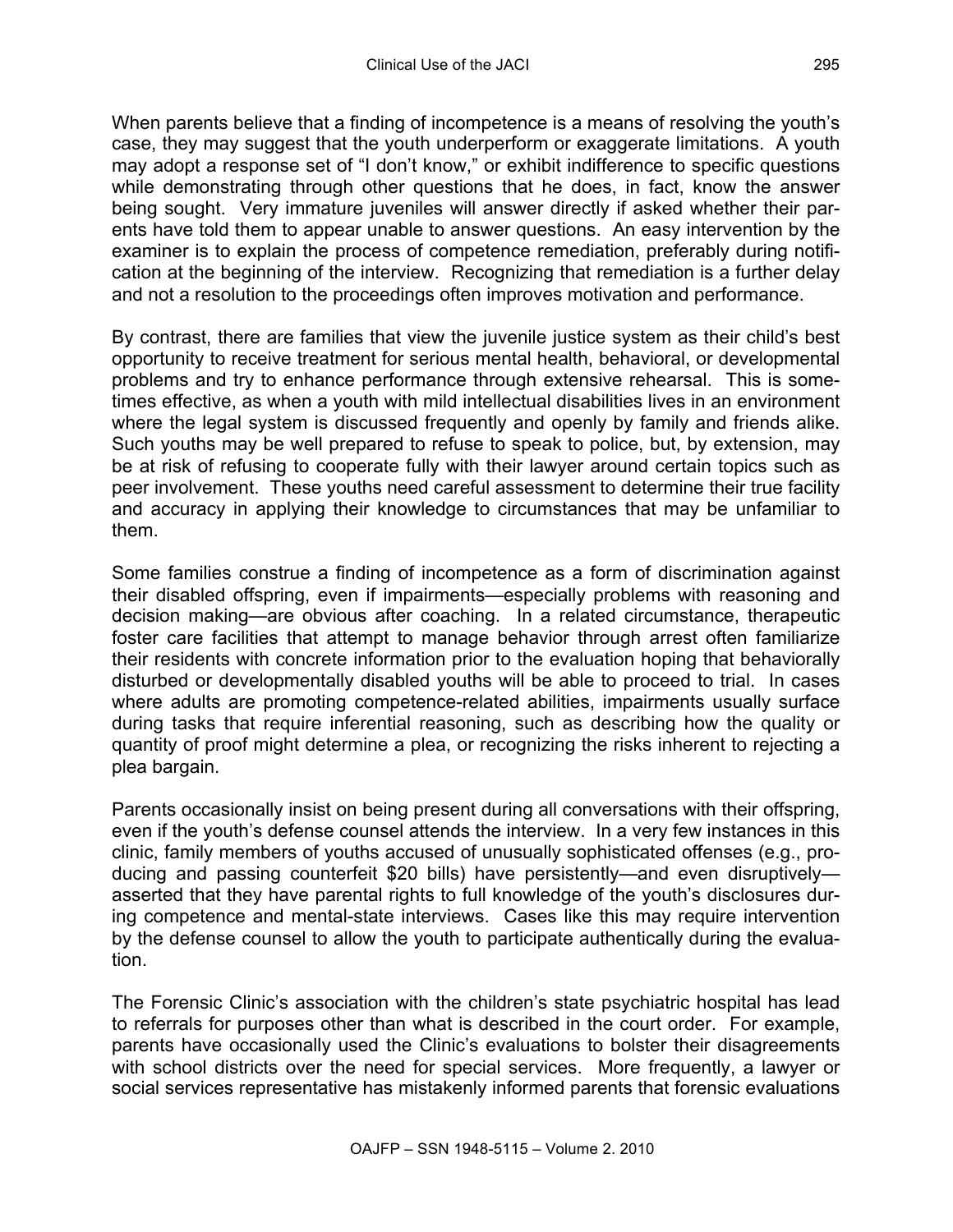are the "fast track" to inpatient treatment in an environment of scarce resources. On a limited number of occasions, an evaluation has been used by high-conflict divorcing families as fodder for custody disagreements. Relying on the local statutes regarding the purpose of our reports has been a method of setting boundaries in these situations.

Indicating to the court that adult influences are present can be conveyed in several ways through the evaluation report. Describing the process of correcting misunderstandings can shed light on the problem without laying blame on parents who are naturally inclined to protect their children. A firmer description or warning to the court may be necessary if the adult's wishes are directed towards goals extraneous to the evaluation. Regardless of the adult's motivation and influence, clinical judgment may justify the use of diagnoses such as relational problems or child abuse/neglect.

## **Peer Influences**

Vulnerability to peer pressure is another type of acquiescence. The interview item regarding willingness to disclose a peer's involvement is useful for exploring this; however, most youths immediately state they would tell their lawyers about another person's participation in an offense. The item can be adapted by asking for reasons to tell their lawyer about the friend's involvement, then asking for reasons not to tell, followed by asking what the individual believes he would do in that situation. The preferred response indicates that the youth recognizes he might reduce his responsibility and punishment by cooperating with his lawyer. The reasoning associated with the response to this item can be an indication of moral development. For example, developmentally immature youths may insist it "wouldn't be fair" to be given all the punishment themselves, or they may say that their peer needs to "learn a lesson" as much as they themselves do. A more mature youth might indicate that they "don't want to take all the punishment" for an assisted offense. However, it may take persistent probing to get the youths to verbalize their thinking and recognize the value for themselves.

In this clinic's anecdotal experience, very few youths say they would not disclose a friend's involvement. The youths who do so tend to be gang involved, or admit that they learned not to disclose as "the law of the street." This response can be motivated by rehearsed or enforced loyalties. The evaluation report can indicate that this may be a weakness for a specific youth, and if it is relevant to the case, it can be pursued by defense counsel. If a youth expresses genuine concerns for his safety in detention or the community, the court should be alerted to this issue.

## **Developmental Disorders, Developmental Immaturity, and Environmental Deprivation**

The vast majority of youths seen in this clinic are familiar with the types of sentences they can receive in juvenile court. Infrequently, an especially immature or naïve youth does not know the difference between school detention hall and juvenile detention. An inability to learn the distinction after instruction is especially telling of short-term recall problems.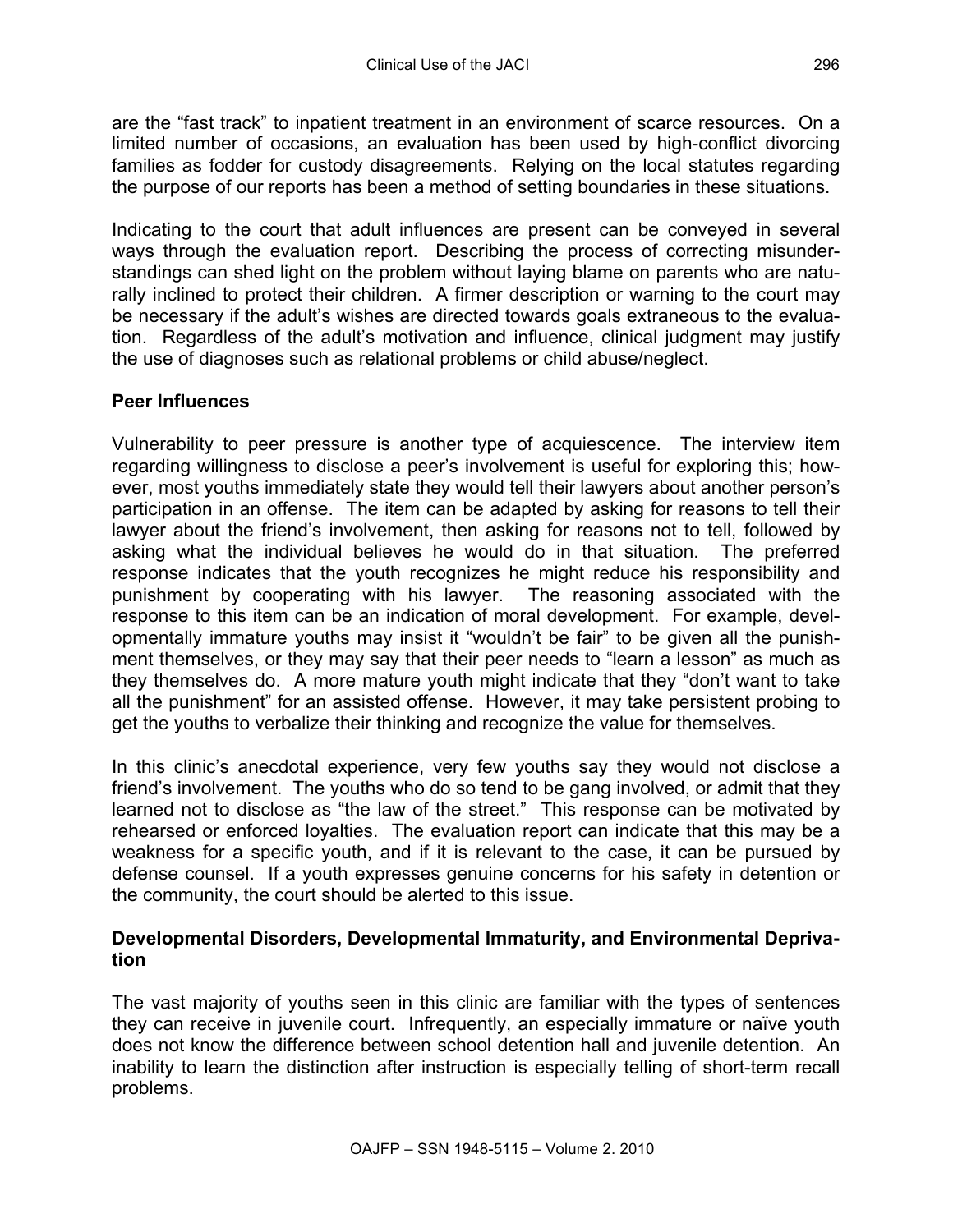Equally rare are instances when a youth will indicate a preference to be punished by the court system rather than being disciplined by parents. This is a red-flag response that should be addressed to determine its underlying source. Youths with asocial symptoms of Pervasive Developmental Disorders will express their satisfaction with living in a highly structured environment that favors their partiality for isolation. Those who express appreciation for regular meals, housing, a place to sleep, access to school, and "fair discipline" in detention may have a history of abuse and neglect. Follow up on this may be more relevant for the clinical opinion, but cannot be ignored since it might motivate a youth to relax his efforts to defend himself.

A clear indicator of risk in the area of immature moral development is a youth's belief that the court operates in the same fashion as adult caregivers, causing him to believe that honesty is the best way to obtain leniency, that being honest is the most important consideration in his case, or that being honest is necessary in order to "learn a lesson." This may extend to an assumption that being honest requires a specific plea, or an openness that is inappropriate to an adversarial setting. These attitudes show an underestimation of the negative experience of completing any type juvenile court sentence, and poor anticipation of what can be expected from the courts. One antidote to this is to explain that the prosecutor must prove guilt, and a plea of "not guilty" is not a declaration of innocence, nor is it evidence of dishonesty. It is merely a way of saying to the prosecutor "Based on the evidence, you can't prove it."

Many JACI items provide an opportunity to probe for this level of moral development. It can be broached whenever the topics of guilt, innocence, or punishment arise. Regardless of age, youths who are socially unsophisticated harbor "magical" thoughts about the court system. Common variants include a belief that the judge is all knowing and will see past the information presented in court to determine the quality of the youth's character. This is not the same as believing that the judge will determine guilt by observing the youth's behavior in the courtroom or by reviewing how they have behaved since their arrest, which indicates lack of knowledge about evidence and trial process.

Instead, some youths believe that the judge could review any type or extent of information (including evidence, bad behavior, treatment failures and documented drug abuse) and, in spite of overwhelmingly negative data, detect something indescribable within them that certainly and ultimately will result in a finding of not guilty. A youth with such beliefs, especially if he is resistant to corrective feedback, should be evaluated for formal thought disturbances associated with psychotic disorders and autism-spectrum disorders. However, there will be times when there are no associated symptoms of psychopathology and developmental immaturity appears to be the underlying cause.

As noted earlier, some children and adolescents assert that they must be punished if they have misbehaved so that a "lesson" can be learned. This demonstrates a deep trust—perhaps based on wishful thinking—that whatever happens in court will be fair. Their misunderstanding is compounded by their expectation that "fair" punishment will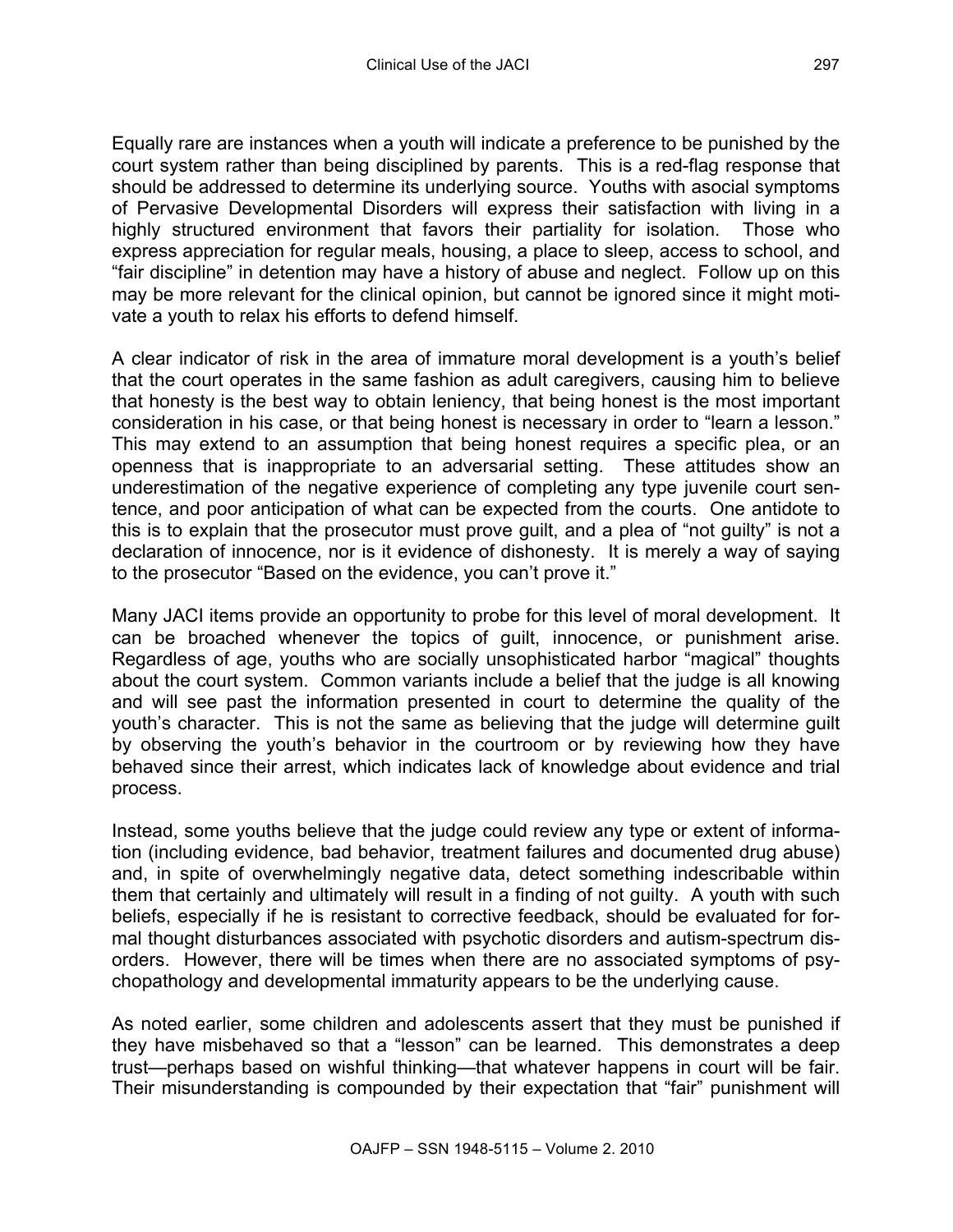fall within the realm of negative experiences that are familiar to them while they naturally cannot contemplate the possibility of punishments unknown to them.

There is another group of youths who insist on a similar, rather concrete moral paradigm for a different reason. As with adult defendants, youths have sometimes been coached by their lawyers that they must at all times present themselves as innocent. This can result in older youths and adults appearing remorseless when, in fact, they are simply managing their public impression according to their lawyer's instructions. Mature adolescents who have heard similar advice may adopt a defensive posture, declaring that they would accept any fair punishment if they were guilty, which of course, they are not. They hope to persuade others that they are so reliably honest that they would never enter a not guilty plea to an offense they had actually committed.

Discriminating between immaturity and this kind of impression management is done by placing the responses in context. Within the interview, there are multiple items that pull for recognition of the adversarial nature of the system. Youths who are developmentally immature will have a greater number of naïve responses compared to the number of responses that indicate genuine appreciation for the threat to their civil liberties. A limited number of childish attitudes compared to a multitude of mature responses suggest a defensive response strategy rather than moral immaturity.

# **Common Legends in Juvenile Justice.**

There are misunderstandings among juveniles that seem to persist year after year. The most common are the beliefs that all adults are benevolent and that telling the truth will result in less punishment. In the extreme, these two ideas may converge into a fantasy that the prosecutor can be persuaded to drop the adversarial position and work to convince the judge that the youth is not guilty. Another legend is that all youths who are sent to "juvie" are sexually and physically assaulted by predators there. This seems to be a way that caregivers try to scare immature and developmentally delayed youths into good behavior.

There are two additional assumptions heard in this clinic that may be specific to this region of the country. The first is that prosecutors and defense lawyers are only paid for each case they win. If the youth is found guilty or pleads guilty, the prosecutor gets paid, and defense lawyers are paid only if the youth is found not guilty. Even youths whose families are paying for privately retained counsel may believe their lawyer will not be paid if they are convicted.

This misunderstanding can influence a youth's ability to rationally consider an offered plea agreement. Oppositional youths who feel personally affronted by the prosecutor's diligence occasionally express an unwillingness to consider an offered plea bargain out of their intention to cause the prosecutor to "work hard" for the imagined fee. Nondefensive youths can be asked directly whether they have heard this "rumor," and then given an explanation. Including information about how lawyers are paid in the training on courtroom personnel is a simple way to resolve these errors. However, youths who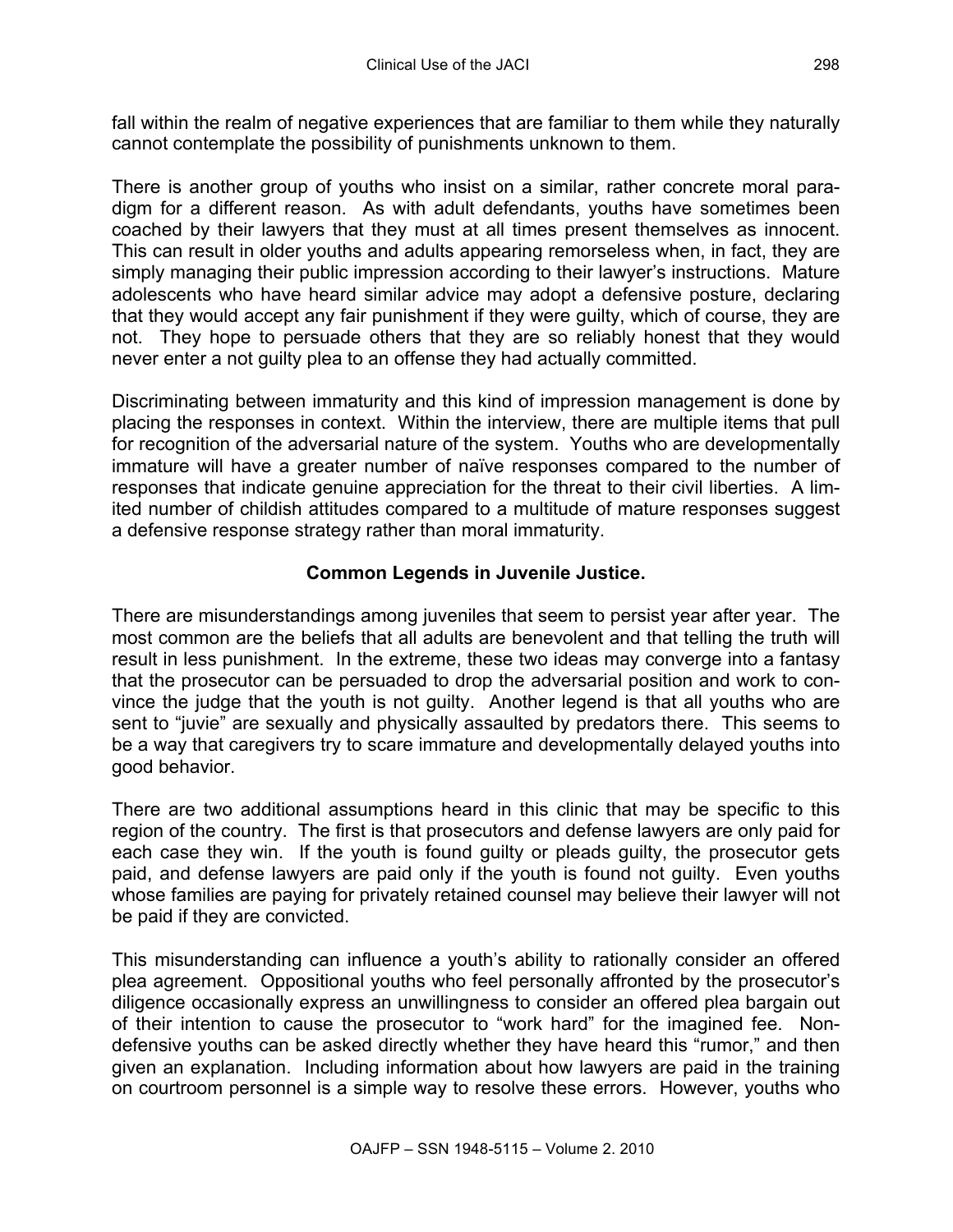are skeptical of all adults (including the interviewer) may have difficulty accepting this as accurate.

The second persistent belief among juveniles seen in this clinic is the conviction that police work is conducted using methods demonstrated on television crime shows. Youths with a history of gang involvement assert they need not tell their lawyers about peer participation in an assisted offense because investigation will result in complete and thorough understanding of what really happened, who was involved, and their respective proportions of responsibility for the events. Countering this can be accomplished by explaining that local state agencies do not have the financial resources to pursue investigations with the thoroughness of a television show. Often, simply making this statement is enough to dispel the belief, even if it does not change the person's behavior. The point can be made that given actual, real-world procedures, the police may well consider their work to be finished once a single perpetrator is identified, and they will then quickly move on to other pressing cases. This can be used to impress on an adolescent the importance of cooperating with his lawyer.

# **The Plea Bargain as a Method of Critical Appraisal**

Working with a youth on understanding the plea bargain is an opportunity to probe for weaknesses, distortions, misapprehension, and sources of impairment. The plea bargain has both concrete and abstract elements. The concrete elements—an exchange or trade between parties with attendant advantages and disadvantages—are known to relatively few youths, even when defense counsel has addressed it. Teaching this information is an opportunity to test memory and learning surrounding multiple important legal concepts, while also exploring the child's ability to apply his factual understanding.

The reasoning required to accept or reject a plea bargain can be assessed through the use of hypothetical vignettes. The hypothetical plea bargain scenario touches on many developmental concepts, such as autonomy, risk perception, time perspective, abstract reasoning, and cognitive or behavioral control. The JACI incorporates two plea-bargain scenarios relevant to the youth's own case. The CSTC Forensic Clinic has adopted a third vignette similar to plea-bargain vignettes used in adult functional assessment instruments for evaluating the ability to weigh other types of advantages and disadvantages. In all, these items present the evaluator with substantial information.

The first JACI plea-bargain vignette suggests that the prosecutor in the youth's case has offered an agreement that, if accepted, would allow the youth to leave detention immediately with a juvenile record. Defense counsel suggests that the youth is likely to be found not guilty if he proceeds to trial, but would have to await trial for several months in detention. The youth is asked how he would plead in this circumstance.

Most youths state without hesitation that they would accept the guilty plea, explaining that they would want to be released as soon as possible, regardless of the disadvantages. There is very little reasoning behind this kind of response. It is a simple desire to avoid what is unpleasant or frightening. A few youths—who are likely to be socially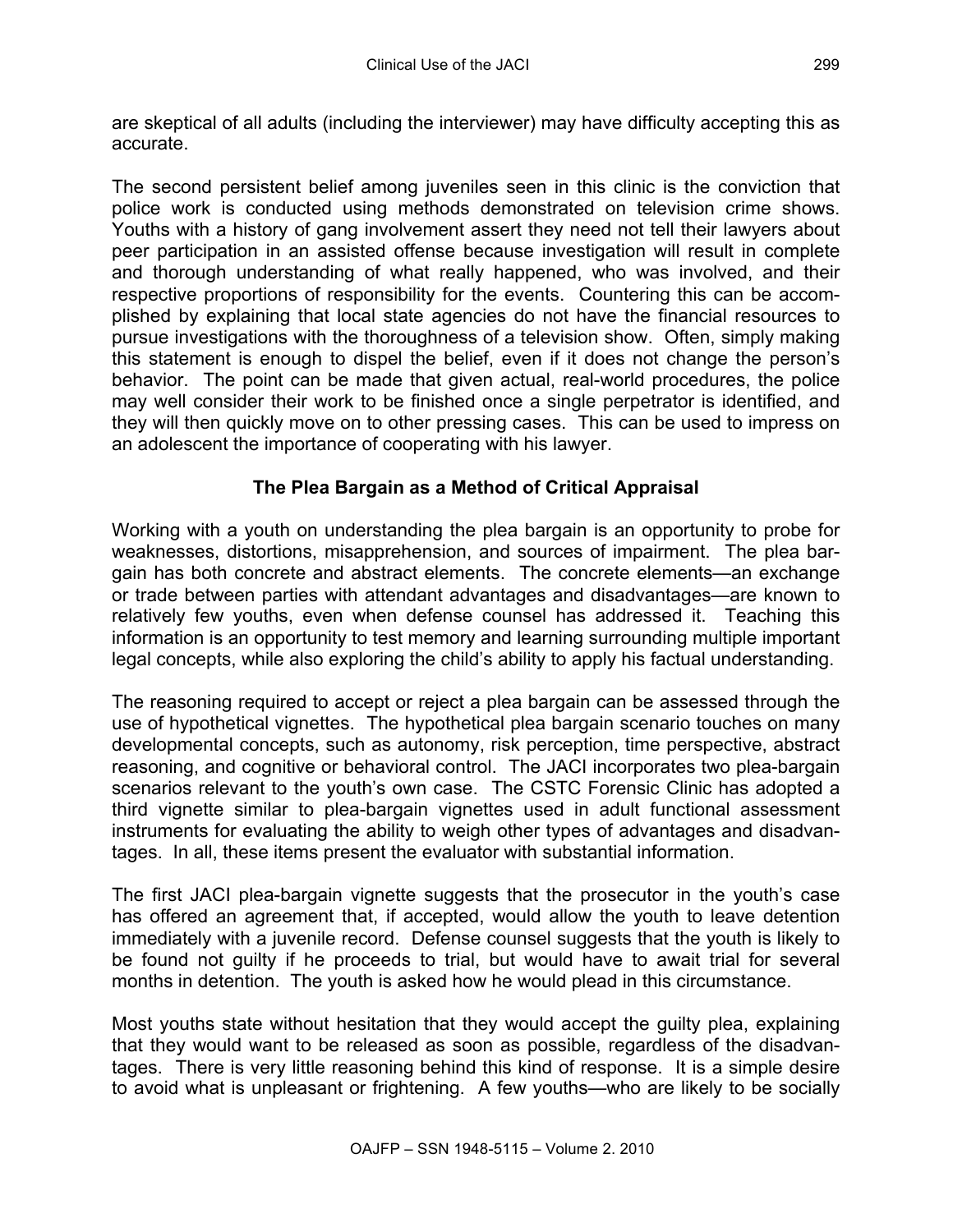naïve or cognitively concrete—say they cannot respond because they have never been to detention. This may be indication of immaturity or simple oppositionality. Occasionally, a youth who has adamantly asserted his innocence throughout the interview will premise his response on the assertion that truly innocent people must defend their integrity, and this answer should be considered in the context of a defensive stance; it is not necessarily a problem. Sophisticated youths, especially those who have spent time in detention and did not find it particularly negative, will opt to remain in detention awaiting a trial date, but will immediately accept a plea bargain in the situation when a charge would probably result in conviction at trial. This is an acceptable and reasonable approach.

## **Learning, Memory and Reasoning**

Clinical skills of observation are especially useful for assessing how the youth works with the plea bargain. Impulsive youths may interrupt the interviewer to ask questions or to offer an answer before questions can be asked. When a plea agreement has already been offered, a youth may report what he knows in ways that show his comprehension of the issue, or, conversely, his misunderstanding of what it means. In either case, asking the youth to consider the situation more thoughtfully can provide information on his ability to manage his conduct and redirect his attention, both of which have behavioral implications for the courtroom.

Teaching the concrete parts of the plea bargain can be used to assess immediate, short-term, and long-term memory for newly learned information. This is done by establishing a baseline of current knowledge, giving instruction, and asking for a rephrasing "in your own words." Teaching should cover the type of plea entered, the advantage offered by the prosecutor, the disadvantages, and that the alternative is to plead not guilty. The item can be revisited as many times as is necessary for the evaluator to discern and document how much instruction is required and how effectively the youth learns.

Given that research demonstrates that youths recall advantages more than disadvantages when making decisions that involve chance (see, e.g., Boyer, 2007; Huizenga, Crone & Jansen, 2007; Platt & Huettel, 2008), it is important to determine if the youth can recall and describe the disadvantages of a plea bargain. The disadvantages depend on individual cases, but can include losing the right to appeal, having to complete the agreed-upon sentence, missing an opportunity to tell their side of the story (i.e., no trial), having a juvenile record, admitting to misdeeds or relinquishing the opportunity to confront witnesses. Noticing whether the youth remembers the weightier disadvantages and calculating the total number of disadvantages recalled can provide some insight into his ability to realistically incorporate both benefits and costs in decision-making.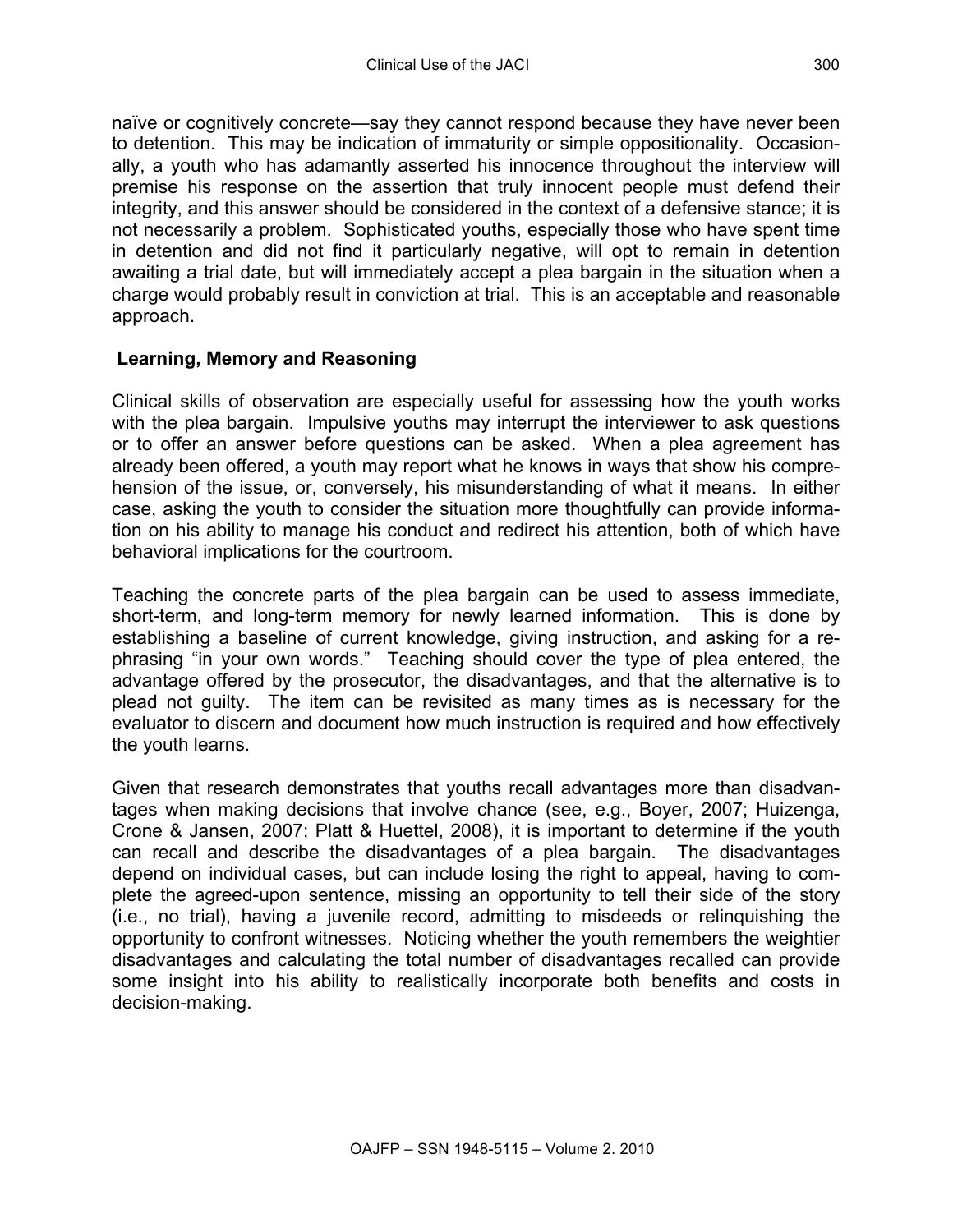## **Time Perspective or Future Orientation**

Learning about the plea bargain can be augmented by a discussion of the implications of having a record for the associated charge. Juvenile records carried less weight in years past when they were automatically sealed or expunged. However, some states now consider juvenile felony records for "three strikes" sentencing (see, e.g., *People v. Nguyen, 2009*, recently upheld by the United States Supreme Court), and juveniles who plead guilty to sex offenses may be required to register, with few chances to be removed from the registry in the future. In addition, one of our recent juvenile cases has been impacted by the Supreme Court's decision regarding deportation subsequent to a guilty plea (*Kentucky v. Padilla, 2008*).

Probing a youth's thoughts about consequences that persist into adulthood can be an opportunity to assess the ability to consider the passage of time. Therefore, evaluators may wish to consider reviewing these disadvantages with youths if relevant. Even without specific knowledge about a youth's expected sentence, an evaluator can approach the issue of future orientation through the clinical interview portion of the evaluation by asking simple questions that extend further and further in time. A starting point would be to gauge the youth's plans for the rest of the day, moving to plans for the weekend, any approaching holidays, the coming summer, the following school year, and so on, until the youth can no longer envision possibilities on his own. This can be followed with suggestions of likely possibilities, such as trade school, college, working for a living, or other appropriate options. As with the larger JACI interview, the point is to observe the quality of responses within the process of extending aspirations in order to compare or contrast with their abilities to respond to open-ended versus concrete questions.

## **Risk Perception, Inferential Reasoning, and Abstraction**

Once the basic plea-bargain information is addressed to the evaluator's satisfaction (either showing the youth can or cannot learn some or all of it), the implications of rejecting a plea bargain can be used to assess abstract thinking. Simply asking the youth to identify the risks of rejecting the plea bargain serves as an open-ended and ambiguous stimulus. If the response is poor, more specific questions can be asked, such as "What would the worst thing that could happen if you rejected a plea bargain?" Follow-up questions can then proceed to the level of "leading" the youth to the answer by asking, "How do you plead if you reject the plea bargain?" "How would pleading not guilty be a bad thing?" "What would be the worst outcome if you were guilty?" and "How would that be worse than accepting a plea bargain?" Doing this allows the interviewer to see whether and at what point the youth is able to make the inferential connection between refusing to plead guilty and the possibility of a longer sentence if convicted at trial.

Naturally, this method of asking leading questions will be challenged by the defense if the case requires testimony. This can sometimes be averted by explaining within the evaluation report that the process of using leading questions is intentional, and then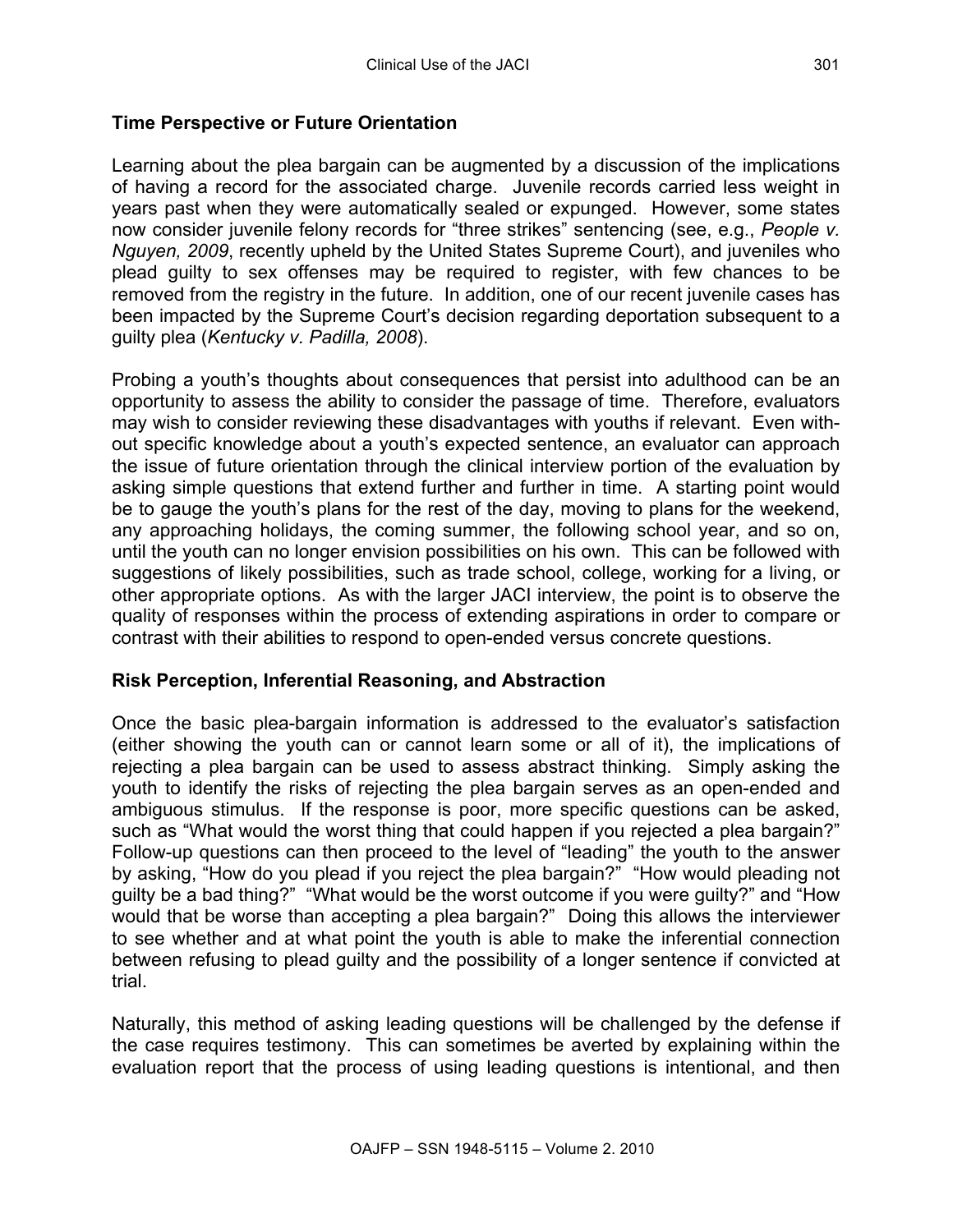summarizing the findings of the process. Observing the youth's cognitive abilities is the purpose; the content of the questions and answers is incidental.

Another JACI item offers a similar opportunity to evaluate flexible thinking. The item asking why it might be a problem if a youth did not cooperate with his lawyer can provoke a variety of responses. Youths tend to think the hypothetically uncooperative respondent might be punished by the judge for refusing to cooperate, so a response indicating punishment is not sufficient to determine whether the implications are understood. A good follow-up is "How would that happen?" to see whether the youth can describe the defense attorney arriving at trial unprepared and therefore unable to defend against the prosecutor's accusations. As with the plea bargain, the process of observing whether and how the youth arrives at recognizing the risk is the point of additional, more specific questions.

Once the type of questioning (e.g., ambiguous versus leading) needed to prompt the youth's abstract and inferential thinking is obvious, there is additional assessment to be done in the more subtle area of thought content versus verbal abilities. A youth may be able to think flexibly, but deficits in verbal expression abilities may constitute a threat to the capacity to assist and testify. Using leading questions to show that a youth is familiar with implications of his circumstances demonstrates what can be learned from the youth when the interviewer knows what questions to ask. If spontaneous expressions of detailed events are required for a successful defense, a verbally impaired youth might not have adequate capacity to defend himself through consultation or during aggressive cross examination.

In these ways, the plea-bargain questioning can be used to cover a number of aspects of competence-related capacities in juveniles. Basic learning and memory lay the groundwork for using learned material to engage in reasoning and inferential logic. Documenting the youth's abilities or deficits in this area is strong material for developing opinions since many youths have to consider accepting an offered agreement as their cases proceed.

## **Summary**

The JACI has improved the quality of reports produced by this clinic and served to help evaluators organize their thinking into concepts and language that are useful for the courts and parties reading the resulting reports. By adapting the interview style and content for specific situations, interviewers can capture enhanced information about the youth's cognitive abilities and communication style. Items can be used to establish that a particular youth has very limited abilities to learn new information and communicate his thoughts effectively. Conversely, items can be extended to challenge the youth's abilities to think abstractly and reason with newly learned material. Although the interviewer is not obligated to provide all information about justice system procedures and events, (which in the worst case could be construed as "legal advice"), teaching relevant and factual material is an effective method of assessing relevant memory and learning skills. If social relationships are exerting influence on the youth, this can be communi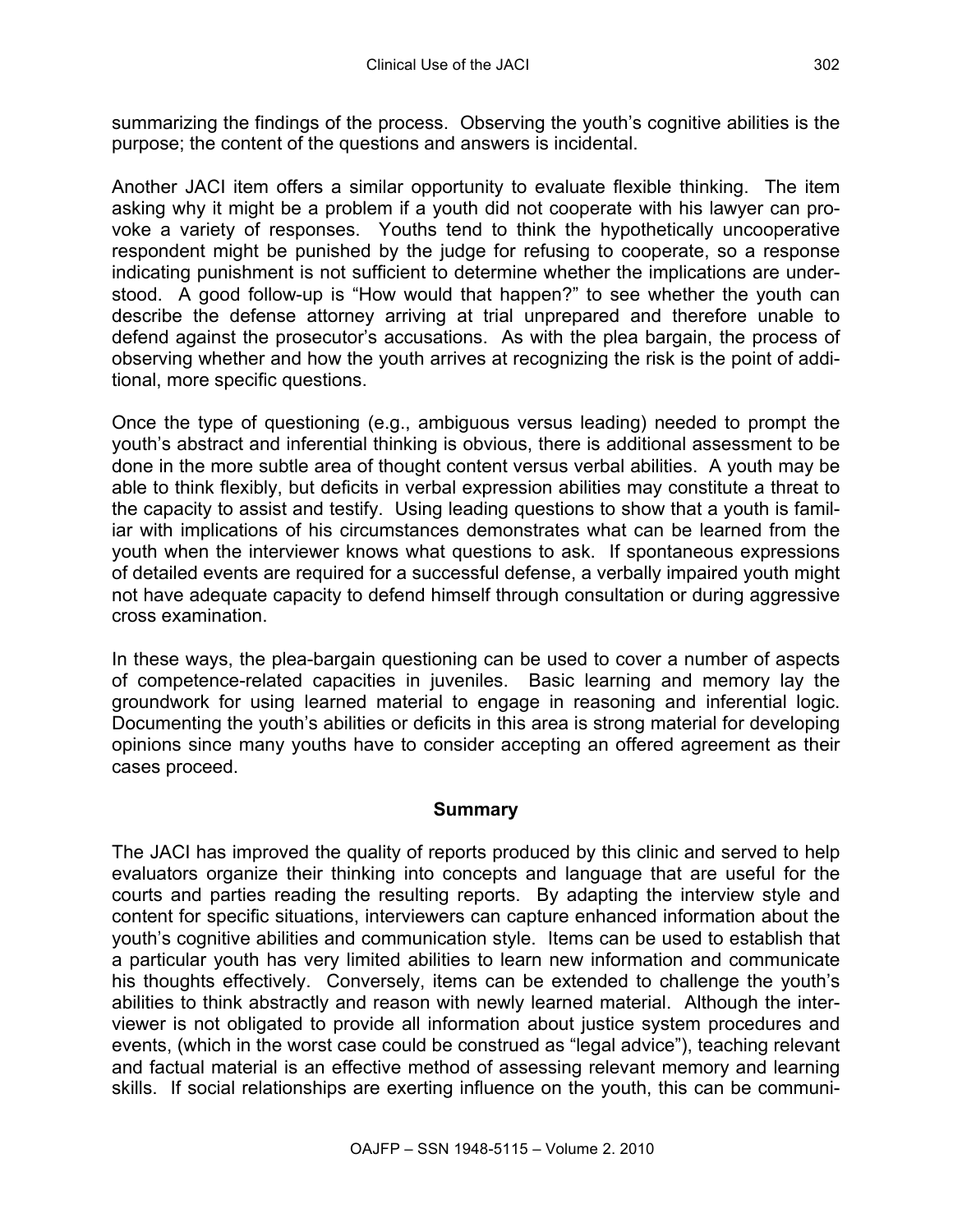cated to the court, especially when the persuasion diminishes the youth's respect for an adversarial process that requires him to defend his own interests.

Consistent with the expectation that an expert witness should make an opinion clearly understood in non-clinical terms (Bazelon, 1975), the semi-structured platform of the JACI has been a successful method for bringing better products to the courts. Clinicians who adopt the JACI are encouraged to experiment with the terminology of the instrument to develop a vernacular for communicating effectively with those who read their reports. Explaining how a youth's observed aptitudes or deficits influence competence-related capacities assists readers in understanding how expert opinions in the report were formed and makes the evaluator's reasoning transparent. Courts become familiar with the baseline of information that will be provided to them, and expect that additional efforts will be made to accommodate the individual differences of every juvenile evaluated. Anecdotal feedback from local consumers (i.e., juvenile court judges) suggests that this model of semi-structured interviewing increases the court's reliance on the integrity of opinions issued by this clinic. Although competence opinions cannot be based solely on the results of a forensic interview, the JACI's adaptable structure supports a thorough evaluation based on case-specific demands and provides a means of communicating clinical information in the multi-disciplinary courtroom setting.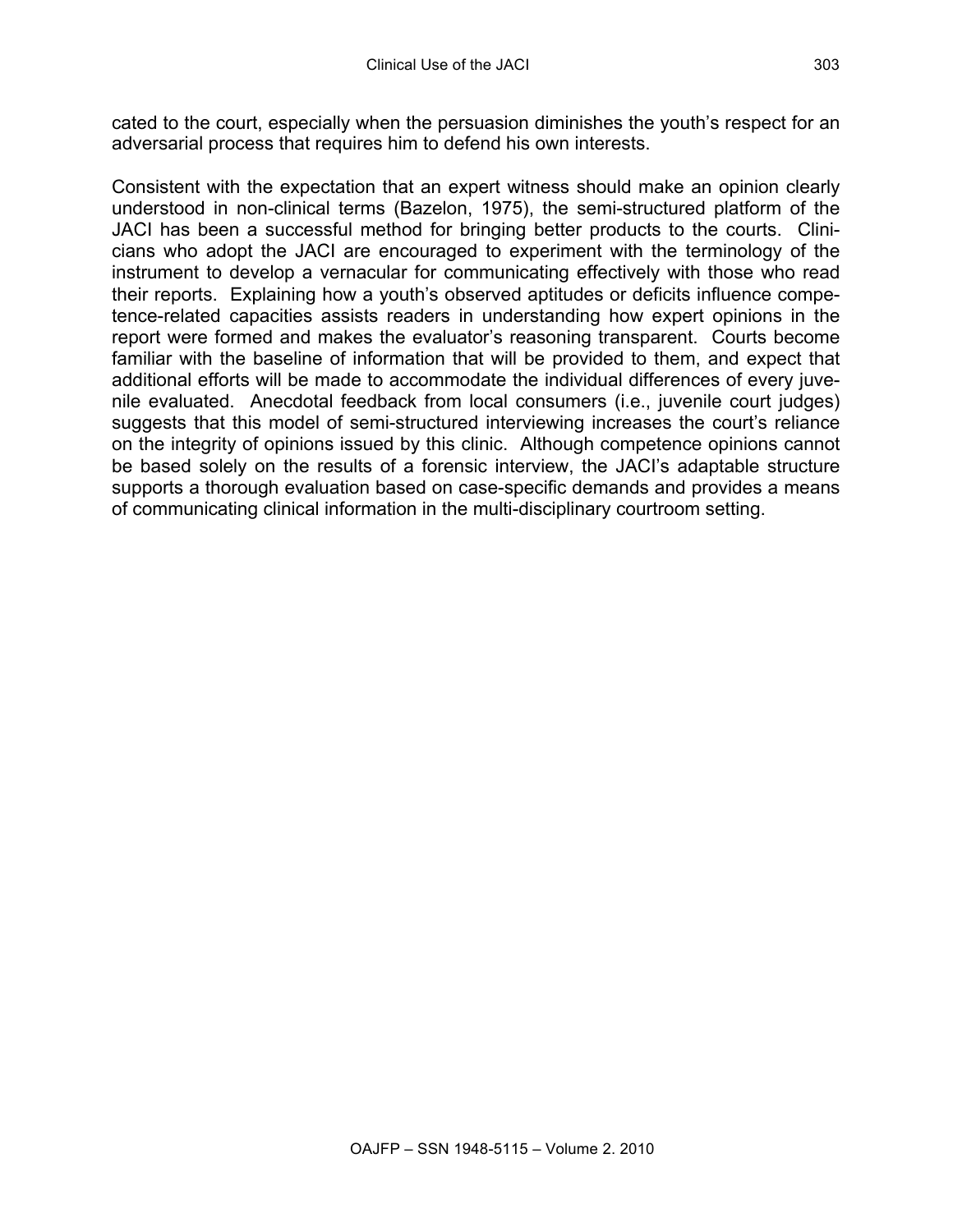# **References**

- Bazelon, D. L. (1975). A jurist's view of psychiatry. *Journal of Psychiatry & Law, 3,*  175-190.
- Bonnie, R. J., & Grisso, T. (2000). Adjudicative competence and youthful offenders. In T. Grisso *& R.G. Schwartz (Eds.) Youth* on trial: A developmental perspective on juvenile justice. Chicago, IL: University of Chicago Press.
- Boyer, T. W. (2007). Decision-making processes: Sensitivity to sequentially experienced outcome probabilities. *Journal of Experimental Child Psychology, 97*, 28-43.
- Criminally Insane Procedures, Chapter 10.77 Regional Code of Washington (1977).
- *Dusky v. United States*, 362 U.S. 402 (1960).
- Fischer, K. W., Stein, Z., & Heikkinen, K. (2009). Narrow assessments misrepresent development and misguide policy. *American Psychologist, 64,* 595-600.
- Grisso, T. (2005). *Evaluating juveniles' adjudicative competence.* FL: Professional Resource Press.
- Grisso, T., & Quinlan, J. (2005). Juvenile court clinical services: A national description. *Juvenile and Family Court Journal, 56*, 9-20.
- Grisso, T., Steinberg, L., Woolard, J., Cauffman, E., Scott, E., Graham, S., . . . & Schwartz, R. (2003). Juveniles' competence to stand trial: A comparison of adolescents' and adults' capacities as trial defendants. *Law and Human Behavior, 27*, 333-363.
- Huizenga, H. M., Crone, E. A., & Jansen, B. J. (2007). Decision-making in healthy children, adolescents and adults explained by the use of increasingly complex proportional reasoning rules. *Developmental Science, 10,* 814 – 825.
- Kruh, I. P., Sullivan, L., Ellis, M., Lexcen, F., & McClellan, J. (2006). Juvenile competence to stand trial: A historical and empirical analysis of a juvenile forensic evaluation service. *International Journal of Forensic Mental Health, 5,* 109-123.

*Kentucky v. Padilla*, 253 S.W. 3d (2008).

*People v. Nguyen,* 46 (Cal. 4<sup>th</sup> 1007 2009).

Platt, M. L., & Huettel, S. A. (2008). Risky business: the neuroeconomics of decision making under uncertainty. *Nature Neuroscience, 11,* 4, 398- 403.